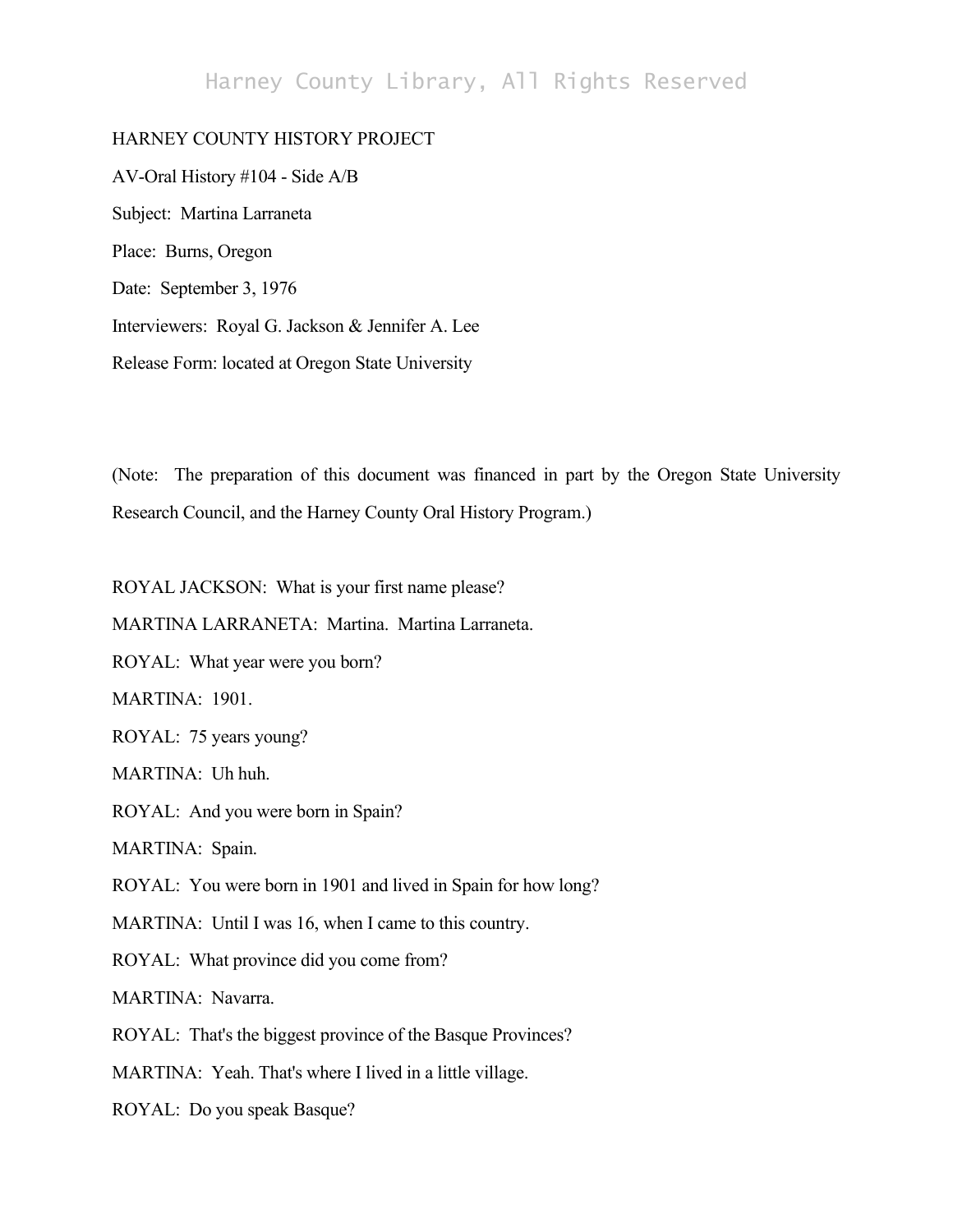MARTINA: Yeah.

ROYAL: You are Basque?

MARTINA: Yes.

ROYAL: Your maiden name was Ramirez?

MARTINA: My first name before I was married was Subidi. See when I was married, they change the name to Ramirez, but in Spain they don't change it.

ROYAL: Oh, I see.

MARTINA: They change it over here when you marry somebody, but for the first time it was Ramirez.

ROYAL: So, the town you came from most of the people spoke Basque, unlike your husband?

MARTINA: Yeah. And I was Subidi before I was married, then when I married, I was Ramirez, and then when I was married with him, Larraneta.

ROYAL: Oh, I see, you have three names then?

MARTINA: Three names, yeah.

ROYAL: What did your parents do in Spain?

MARTINA: What you call it, farm.

ROYAL: Farmers?

MARTINA: Farmers, yeah. That's all the business over there, the little villages, you know. You grow everything over there, you know, potatoes, and vegetables, that's what they was, farmers.

ROYAL: So as a young girl you worked on a farm?

MARTINA: Yeah.

ROYAL: With your parents?

MARTINA: Yeah. When I come here in 1905, I came to California.

ROYAL: Why did you decide to come to the United States?

MARTINA: Well, I got a sister over there, and she wanted me to come.

ROYAL: Where was she?

MARTINA: She was in San Francisco.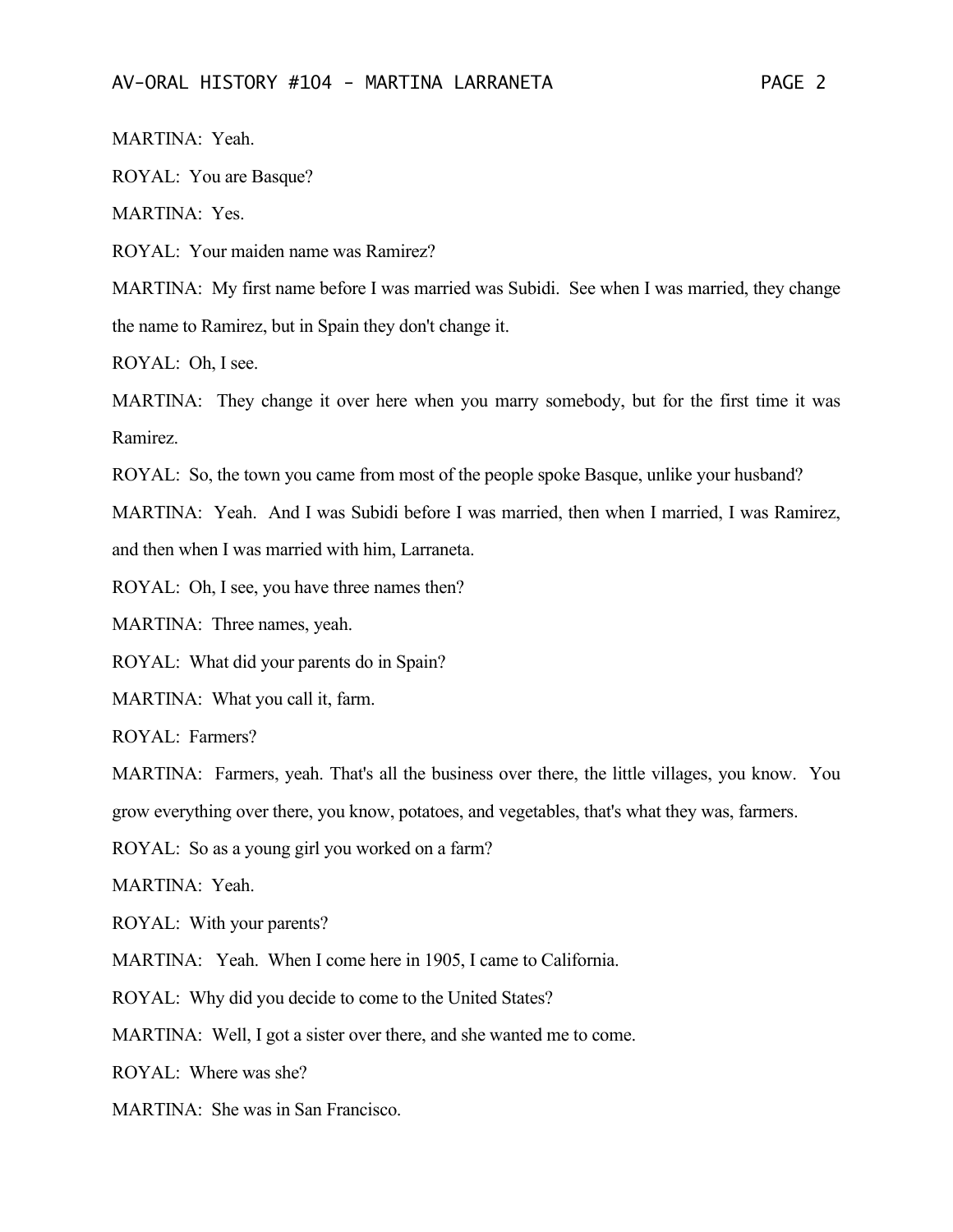#### AV-ORAL HISTORY #104 - MARTINA LARRANETA PAGE 3

ROYAL: Why did she come to the United States?

MARTINA: Well, she come over here because, you know, we got awful poor life over there, you know, and then we want to come see if it is better over here.

ROYAL: So, a lot of young people left because it was hard to farm?

MARTINA: Hard to farm, yeah, you know, want to get out, and she came over here, and that's why I came to San Francisco, see. She bring me over here from over there, so I can help her, see. She got a little business, you know; give you board and that and other.

ROYAL: Like a hotel, you mean?

MARTINA: Like a hotel, yeah.

ROYAL: Was it a Basque hotel?

MARTINA: Basque hotel, no really Basque hotel there was I don't know if you have seen some of those playing ball, hand balls, what you call them like a ...

ROYAL: Like the Italians?

MARTINA: You know, they hit on the ball.

ROYAL: Fronto'n?

MARTINA: Fronto'n, yeah.

ROYAL: In Mexico they call it fronto'n.

MARTINA: Yeah.

ROYAL: Jai alai really, or Pelota.

MARTINA: Pelota, yeah, that's what she had. She bring me over here so I can help her.

ROYAL: She had a court where they played? Cancha?

MARTINA: Cancha, yeah. They call them cancha over there in San Francisco. And then she bring me for help her, see, and when I came in the boat, they stopped me in New York, see, and they asked me what I was coming for. I told them it must be the paper. I got all the paper. They stopped me in New York over there. They told me what for I coming, and I can't understand it and I stay over there, I don't know if I stay a week or I stay 3 or 4 days, I don't know. I don't talk nobody. I see quite a few people, you know, everyplace, you know. I told them so they bring in this fellow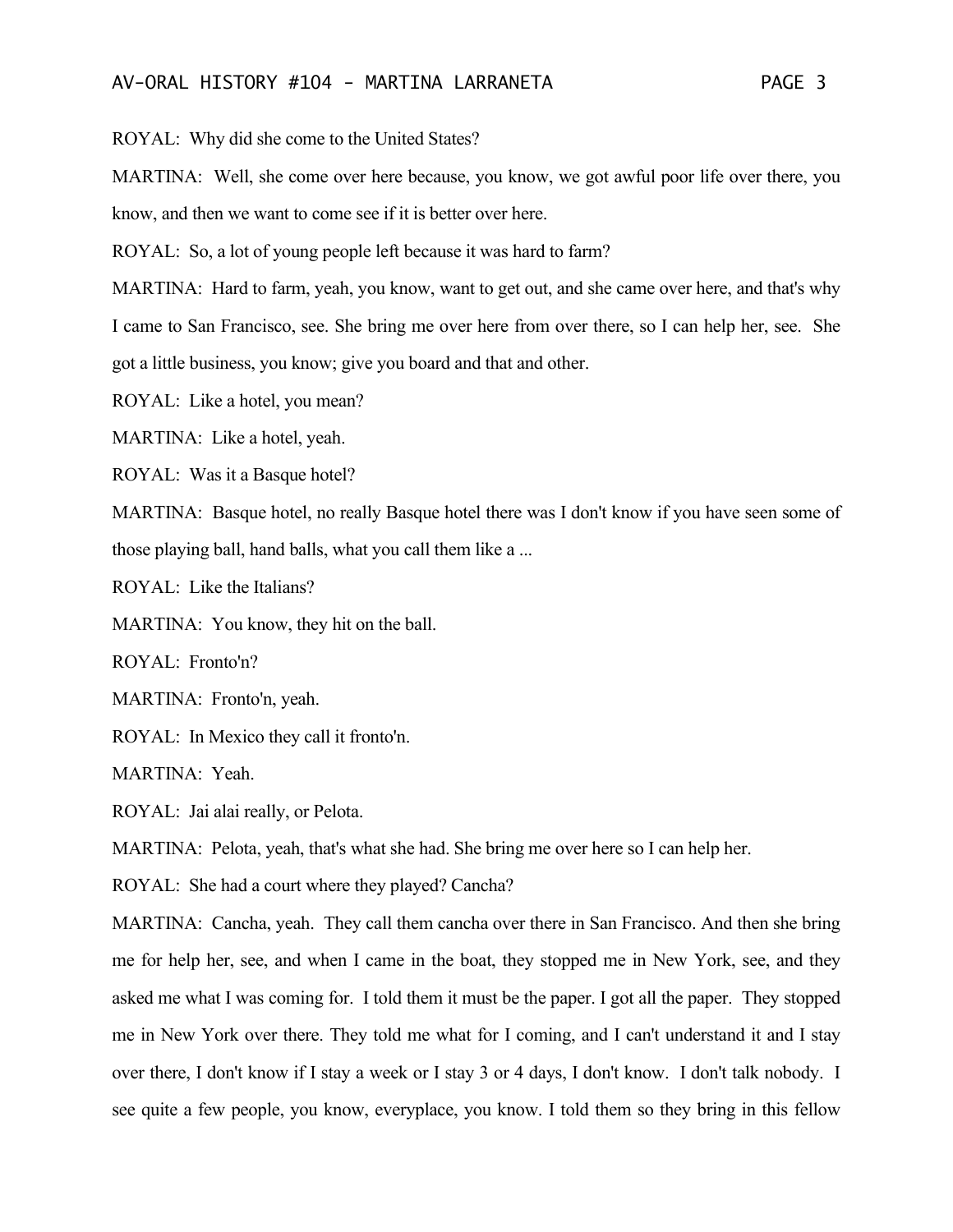Aquirre.

ROYAL: I've heard it before. Valentin Aguirre.

MARTINA: He came over there, and he asked me where I was from and what I was doing, and who I got in California, and everything else, and I told him. So, must be the papers, and I suppose to come over here, and go to school, no helping my sister, see, and that's why they stop me over there. So, I stay over there a few days.

JENNIFER LEE: You came alone then?

MARTINA: Yeah. I got a one or two in my town, but they stop me, and everybody else come ahead. And I was all by myself.

ROYAL: Weren't you frightened to come away from your home to a place unknown?

MARTINA: No, I no was frightened. And they stop me over there, and they telegram to my sister, see, and they get everything fixed up. I stay over there a few days and they let me come, see.

ROYAL: Well, did Valentin Aguirre, help you?

MARTINA: Yeah.

ROYAL: Get the documents straightened out?

MARTIN: Yes. I talk Spanish with him, and he asked me about it, see, I told him I got my sister, and I was going to help her there. When he fixed those papers; he send the telegram to my sister, see.

ROYAL: Before we leave the trip, did you come by boat across from Spain?

MARTINA: Yeah.

ROYAL: Where did you leave from? What city in Spain?

MARTINA: I guess I sail from Pamplona.

ROYAL: From Pamplona?

MARTINA: I think to Barcelona, I guess.

ROYAL: Did you stop in France, then or did you go straight across?

MARTINA: No, I think it stop in France some place, I don't know where, but in France or some place.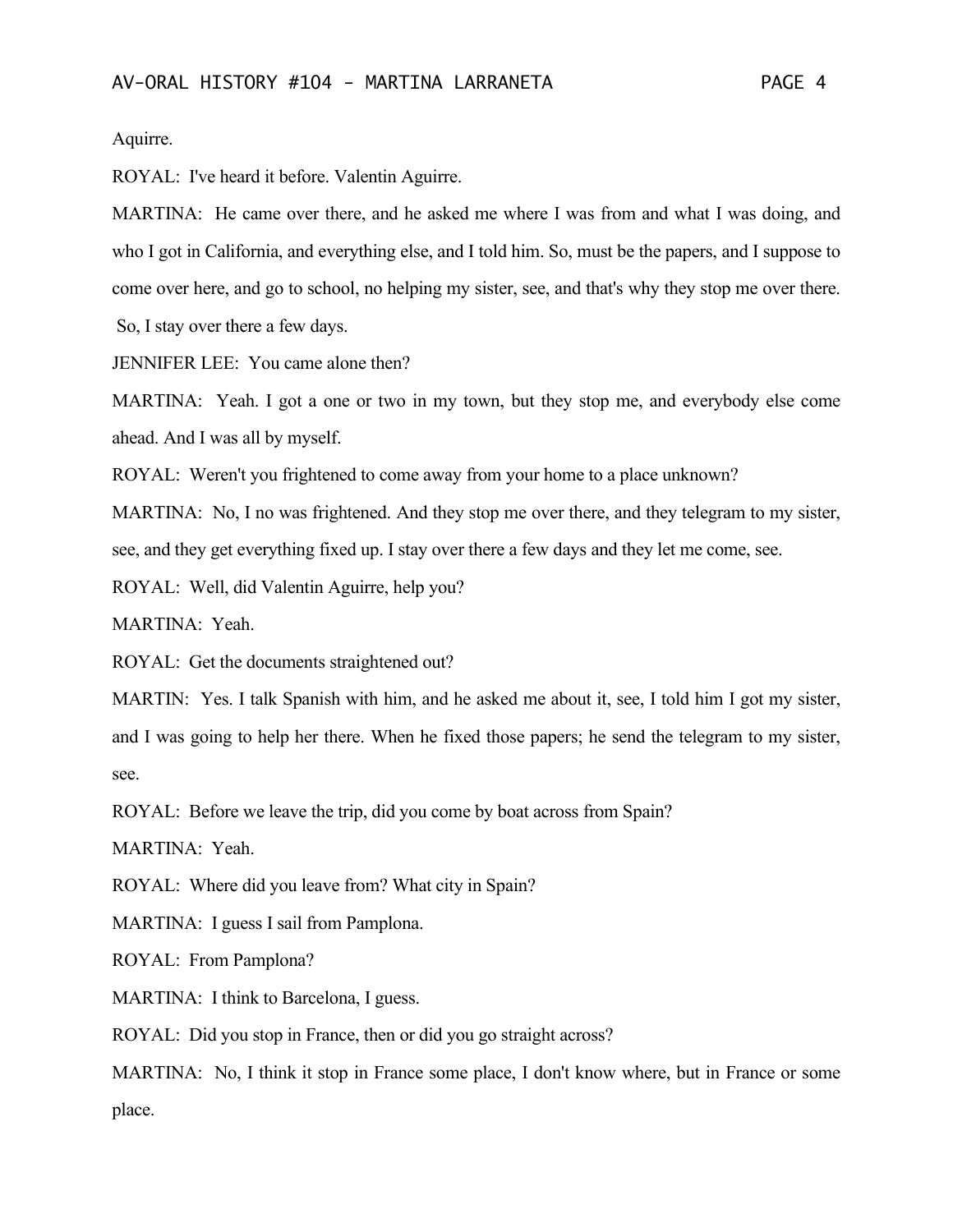#### AV-ORAL HISTORY #104 - MARTINA LARRANETA PAGE 5

ROYAL: How long did your trip take?

MARTINA: I don't know. Quite a long time. Maybe one month, come so slow.

JENNIFER: Did your sister pay for your passage over?

MARTINA: Yes.

JENNIFER: Had she come alone herself?

MARTINA: Well, when she come, yeah. She come alone. She came out ahead of me, see, she was

married, and she got two kids over there.

ROYAL: Was she married to a Basque?

MARTINA: Yeah, Basco from Vizcaya.

ROYAL: From Vizcaya?

MARTINA: Yeah, she married a Basque, yeah.

ROYAL: So, you got to New York, had some problems with your documents?

MARTINA: Yeah.

ROYAL: Got that straightened out with the help of the travel agent Valentin Aguirre, and then Aquirre got you a train ticket?

MARTINA: Yeah, he put me in the train.

ROYAL: And put you on the train. You didn't speak any English?

MARTINA: No, nothing, not a word about English.

ROYAL: How did you ask for things? How did you tell the conductor?

MARTINA: Well, they was all right, you know, they had this paper, and they transferred me from one train to the other, see. Then I figured it take me about five days and five nights from New York to San Francisco. So slow, slow.

ROYAL: What cities did you pass through? Do you remember?

MARTINA: I don't know, no I don't remember.

ROYAL: So, what year was that?

MARTINA: 1916.

ROYAL: You arrive in San Francisco then?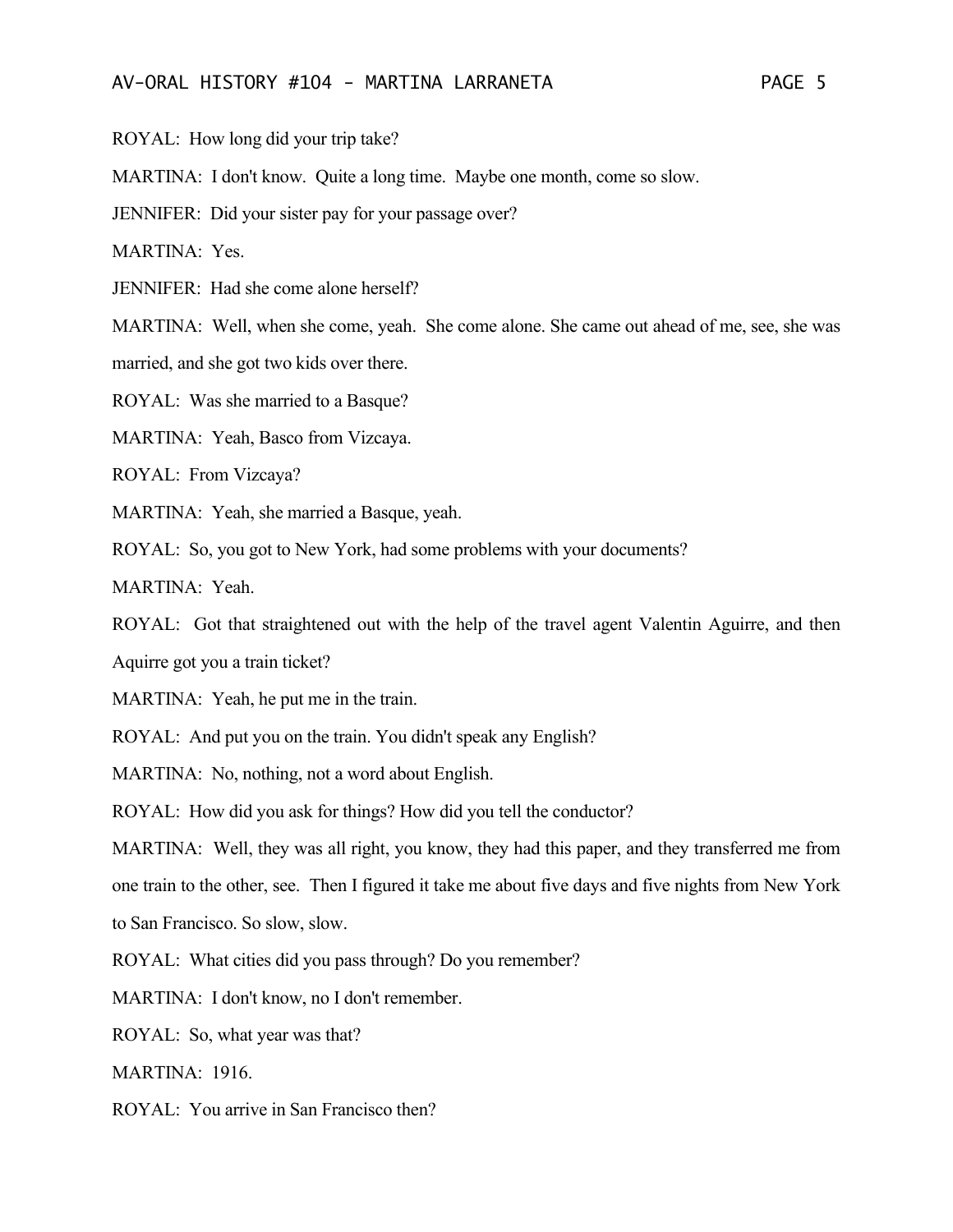MARTINA: In 1916 in December, I don't know what day, anyway, was in December 1916.

ROYAL: Did your sister meet you at the train?

MARTINA: Yeah, they meet me over there, I come in close to Oakland, and then I cross the bay to San Francisco, and they meet me there.

JENNIFER: Didn't you get homesick for your parents?

MARTINA: Oh, I don't care, no.

ROYAL: Basques are really independent, aren't they?

MARTINA: Yeah, I was.

ROYAL: You were only 16?

MARTINA: Yeah, I was 16. And then when I came to over there, they check me every month to see I go to school, see. Then I got to school, I don't know for sure maybe three or four months, I went to school to the nuns in San Francisco. Every month they come and see if I go or not, because that's why they fixed the papers by Aquirre.

ROYAL: Who came to check on you? Immigration officials?

MARTINA: Yeah, immigration, yeah.

ROYAL: Because they said you had to be going to school?

MARTINA: Yeah, I had to be going. They forced me to go to school.

ROYAL: Could you work?

MARTINA: Well, I helped my sister work in the house, you know, after school.

ROYAL: What about working in the cancha.

MARTINA: Cancha she got a boarders and I helping her fix the table, and taking care of kids, two small kids.

JENNIFER: Did they know how to speak Spanish in the school you went to?

MARTINA: No, no, no, no, no.

ROYAL: How did you know what the lessons were about?

MARTINA: Well, they told me what it is, that's a house, and that's a flower, and that's a man, and that's clothes, you see. Oh, I got the awfulest time. I came home and my sister and brother-in-law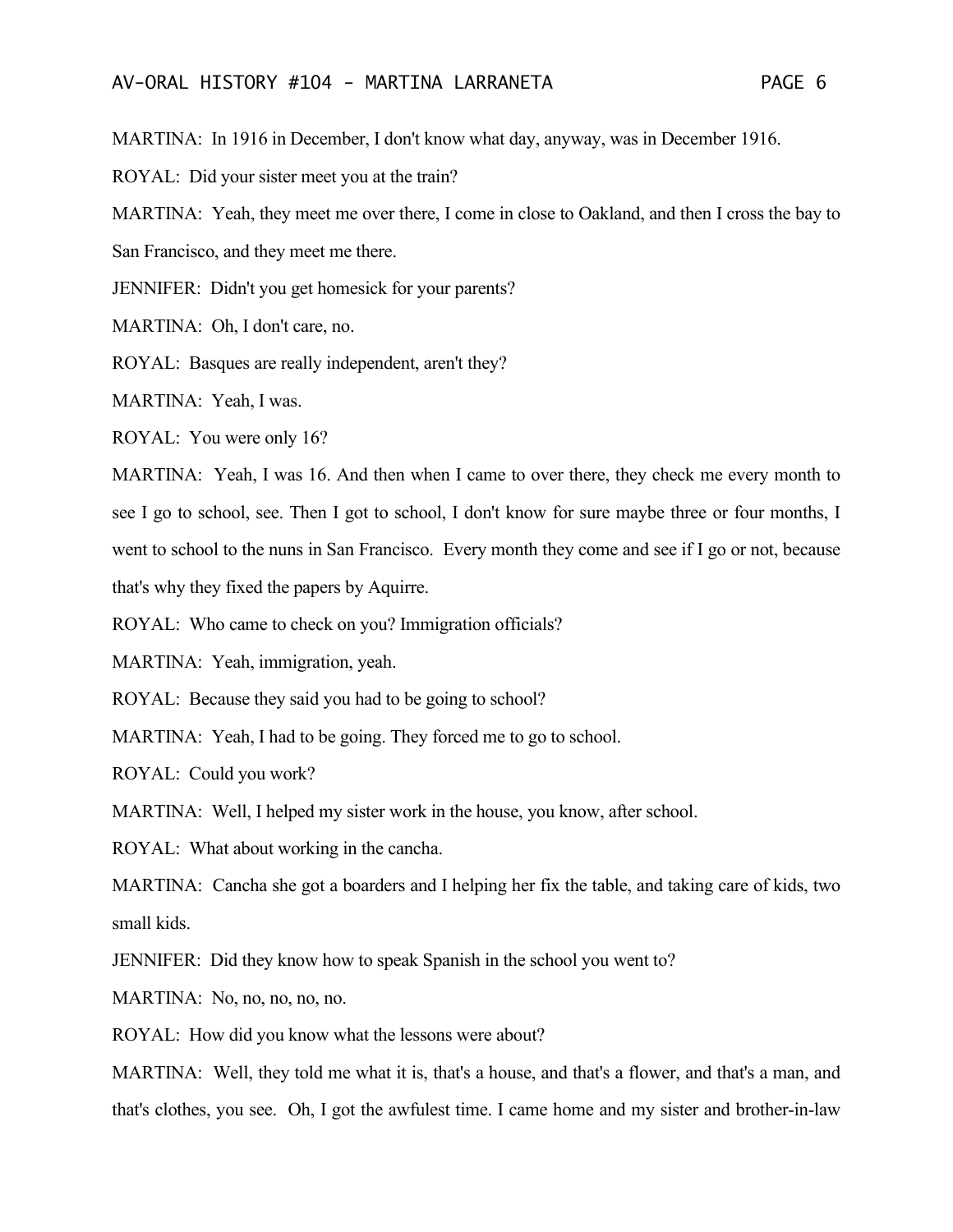and kids talk Spanish, talk Spanish all the time, and everything I learn I forget, see.

ROYAL: What were your impressions of American when you came here? Was it about what you expected?

MARTINA: Oh, I don't know. I liked it.

ROYAL: But did you have any idea before you came about what it would be like?

MARTINA: No, no. So, everything okay.

ROYAL: So, everything's okay?

MARTINA: Yeah, I like it and everything; it was just like a home, my sister.

ROYAL: How long did you work there with your sister then?

MARTINA: I came 1916, and I worked until 1920.

ROYAL: Four years there?

MARTINA: Four years there.

ROYAL: Did you meet a lot of young men?

MARTINA: Oh yeah, a lot of people in the Cancha, lots of people, boarders. You know, in those years there were a lot of men who go on the ship. There were no planes, no trains, no nothing. Take transportation one place to another. Lots of the Basque people work in the ships. Yes. There were some who went to Canada, some went to every port. There were a lot of Basques.

ROYAL: So, they would come to the hotel?

MARTINA: Yes, they would come to the hotel, and they got a free drinks, and play Pelota. They enjoy themselves.

ROYAL: Have you been back to that hotel since you left?

MARTINA: Oh, yeah.

ROYAL: Is it still there?

MARTINA: Oh, no. That was a long time ago. She sold the place then. She sold the place; I don't know what year. Both my parents, my sister and my brother have died now, you see. They got a son and a daughter, and then they moved from San Francisco to Oakland. That's where they lived my niece and nephew.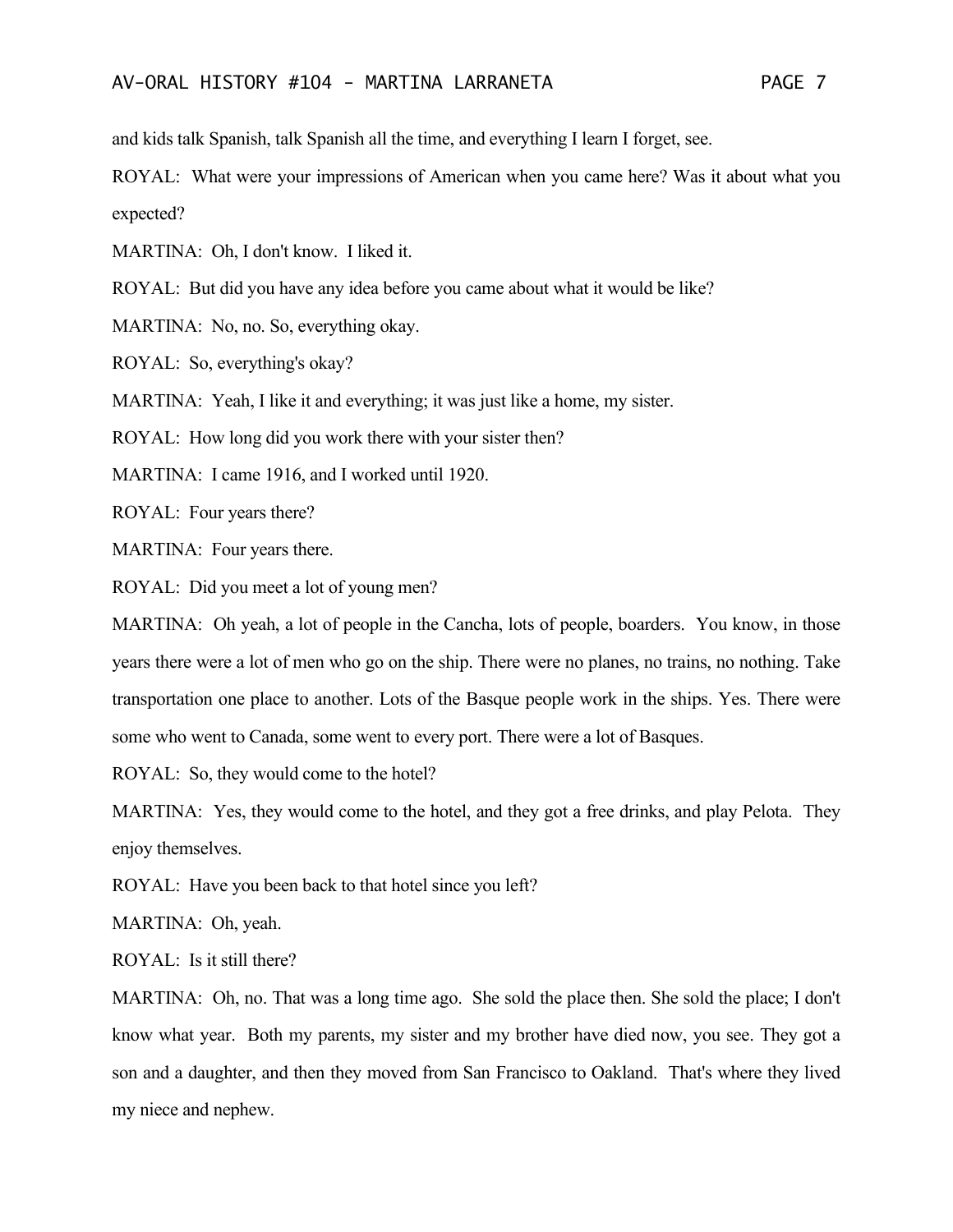ROYAL: How did you like life in San Francisco?

MARTINA: I like it very much.

ROYAL: What are your recollections as a young girl there? What do you remember now?

MARTINA: I don't know. I liked it over there, and I meet a lot of people and that is all. In 1920, I was married here.

ROYAL: Someone you met there?

MARTINA: Yeah, Ramirez. He was from Spain.

ROYAL: He was a Basco too?

MARTINA: Yeah. Well, he came from Basco places, but he don't talk Basco like Mike, see. He from the same place, Navarra just like Mike. He don't talk Basco either. His name was Martin Ramirez. And he got sheeps.

ROYAL: Where was he working when you met him?

MARTINA: He was working sheeps in the Steens Mountain.

ROYAL: He didn't have sheep in the Steens Mountain when you met him, did he?

MARTINA: Yeah.

ROYAL: What was he doing in San Francisco?

MARTINA: He come over to visit and that's all. I meet him over there.

ROYAL: Did he have some relatives over there?

MARTINA: No. I tell you, long time ago, the people go over there, and they go with somebody who will interpret for them, when they go to the dentist or to the doctor. He came over there, and he want to make work for dentist. That is how I met him. He stayed there a month. My brother-in-law helped him.

ROYAL: So, you were 20 years old then?

MARTINA: Yeah, and I meet him. And he come back here and then we meet each other.

ROYAL: So, he left and came back to the Steens, and then he came back later?

MARTINA: Yeah, later he came back, and I marry. I marry him in 1920, in October 1920.

ROYAL: You didn't know him very long?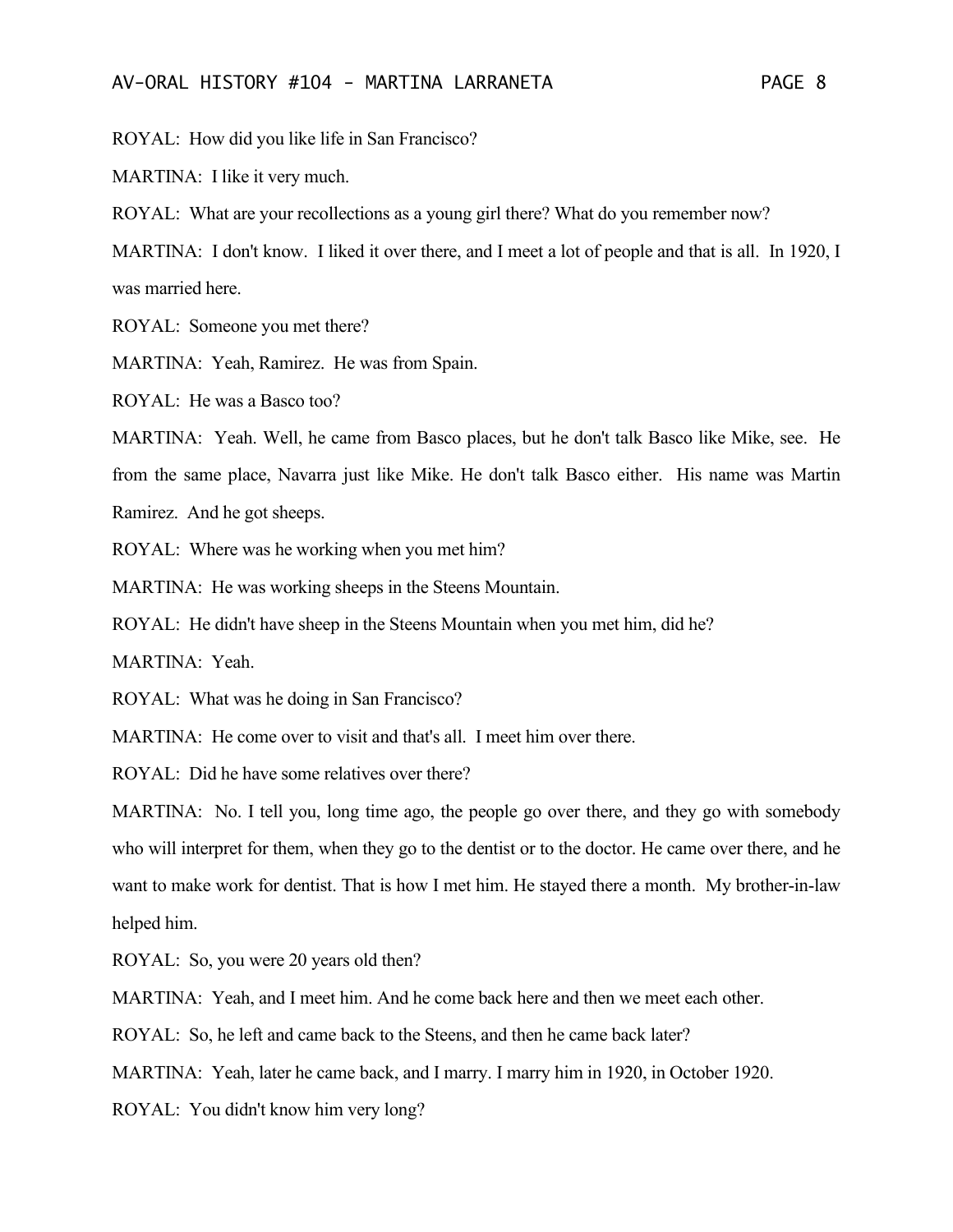MARTINA: No. He came here once in awhile, and we write letters back and forth.

ROYAL: Did you get married in San Francisco?

MARTINA: Yes. I married in San Francisco in October. Then I came back to Oregon in spring, in

March. Pretty soon he had his sheeps and he started lambing time in April. We came back.

ROYAL: So, you came back with him?

MARTINA: Yes.

ROYAL: Did you live with him in the Steens?

MARTINA: Well, he has sheep in the Steens, and I live in Narrows.

ROYAL: In the town of Narrows?

MARTINA: Yes. I lived in Narrows until almost 1925.

ROYAL: From 1920 to 1925?

MARTINA: Yes.

ROYAL: Was your husband there with you, or was he mostly on the mountain?

MARTINA: Most of the time in the mountains. Back and forth. We got a home in there.

ROYAL: What do you remember about life at the Narrows? Was it a pretty good place to live?

MARTINA: Yes. It was pretty good. It was quite a town. There were hotels and school, and garage, and a grocery store.

ROYAL: Do you remember the Haines Store that was there? C. A. Haines?

MARTINA: Maybe, I don't know. There was a nice grocery store there. He used to come from the

Steens Mountain for groceries, back and forth.

ROYAL: So, your husband came in how often?

MARTINA: He stay most of the time. Well, about once or twice.

ROYAL: He came to buy groceries at the Narrows?

MARTINA: Yes.

ROYAL: Was any of your children born yet?

MARTINA: Well, one was born in Narrows, and the oldest one born in Crane. You know where Crane is?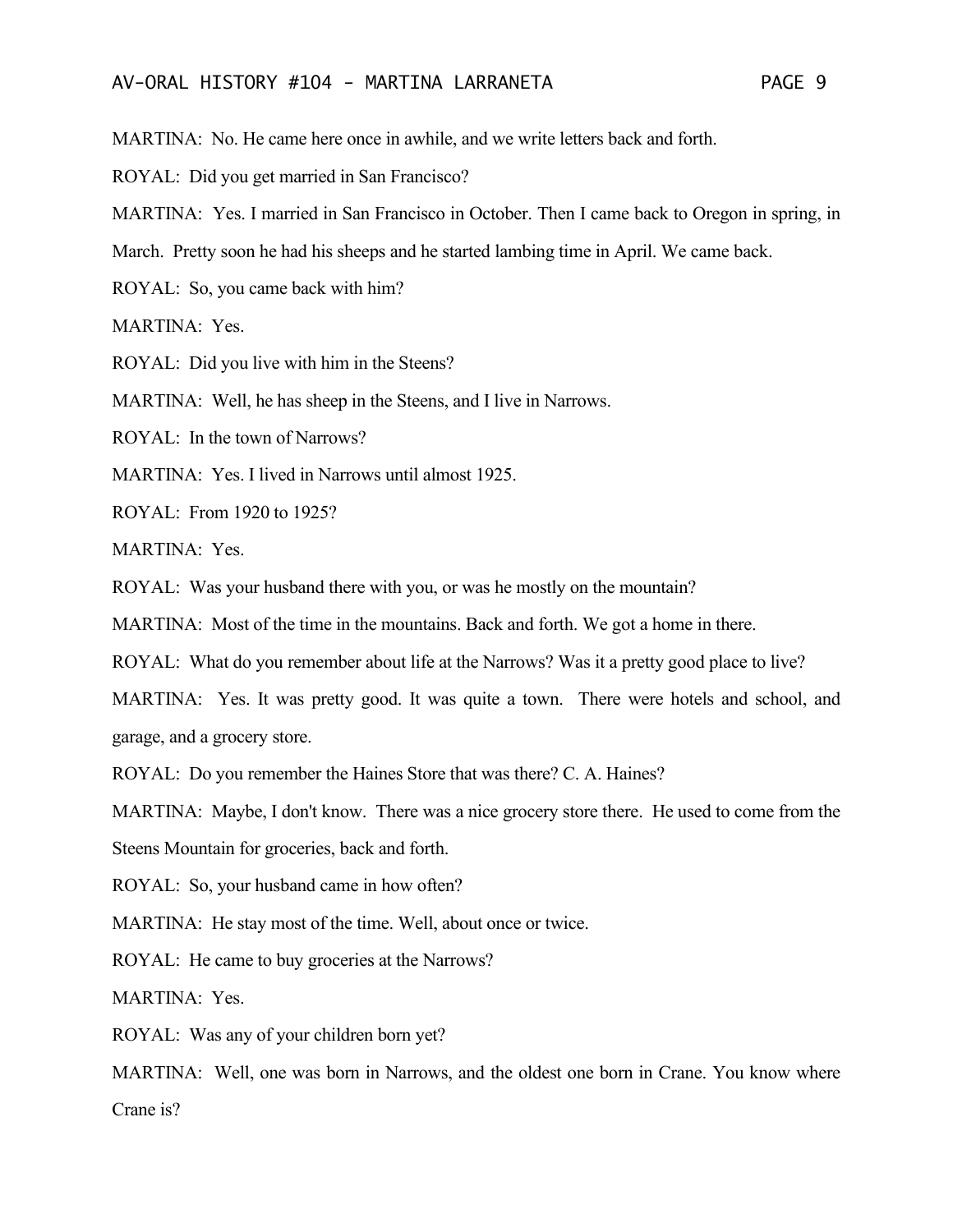## ROYAL: Yes.

MARTINA: It was a pretty nice town when I came into Crane. When I was in Narrows, I don't know anybody, and I don't speak much English and I was going to have the first one, the boy. I wanted to go to Crane because I got friends in Crane, instead of coming here. So, I went there and my boy Elias was born in Crane.

ROYAL: Were there some Bascos in Crane?

MARTINA: Yes, quite a few sheepherders and Bascos down there in Crane.

ROYAL: Did they come there to send their sheep on the railroad?

MARTINA: Yeah, and they shearing sheep there, and they shipping the lambs, the wool. It was quite a town, Crane. After that I went to Boise. Seventeen months difference between the boy and the other girl. My girl was born in Narrows. I got one of those doctor women, midwife.

ROYAL: So how many children do you have in all?

MARTINA: Five.

ROYAL: So, you had 2 of them when you were in Narrows?

MARTINA: Yeah. And then in 1925, I came to Burns.

ROYAL: Why did you do that?

MARTINA: Because we wanted a better town, and he sold the sheep. We didn't have any more

sheep. We came here to Burns, we run the hotel.

ROYAL: Which one is that?

MARTINA: The Commercial Hotel.

JENNIFER: Why did he sell his sheep?

MARTINA: Well, I don't know. I guess those were pretty bad years.

ROYAL: That was in 1925?

MARTINA: Yeah. He lose most of them. Pretty bad year, can't make it.

JENNIFER: Do you remember a lot of controversy between the cattlemen and the sheepherders?

MARTINA: Yeah. I don't know about the cattlemen, but I know about the sheepherders. Take

away the sheeps and they can't make it in bad years.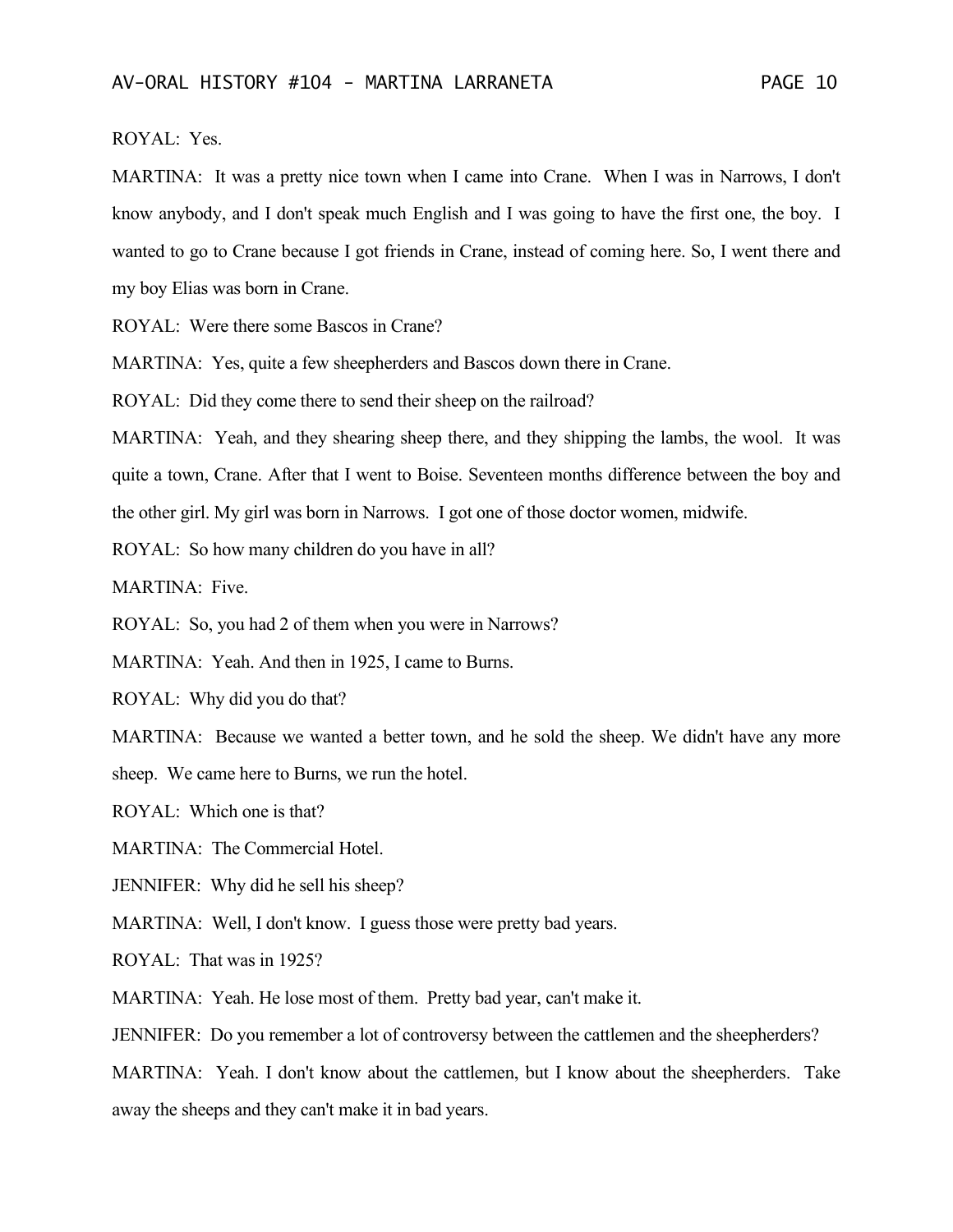ROYAL: In those years, were there a lot of Bascos herding sheep?

MARTINA: Yeah, lot of Bascos.

ROYAL: Most of them were in the mountain, and didn't come to town?

MARTINA: Yeah.

ROYAL: Did their wives usually live in town? Was that the pattern, or did their wife ---

MARTINA: Well, most of them were bachelors. Never was been married. Some of them was married. There was a Frenchman who was married. Another one was Irish, he was married. They got a sheeps too, at this place over here.

ROYAL: Wasn't that a very lonely life for a bachelor?

MARTINA: Yes. No girls don't see nobody, you don't see nobody years and years.

ROYAL: So, did a lot of them go back to Spain to get wives, or where did they find wives?

MARTINA: Well, I don't know. Some of them they married, some still bachelors, I don't know. Some of them pass away. Some stay all their lives, awfully miserable herding sheep. Some of them go back to Spain after many years of making money, very few. Most of them stay here.

ROYAL: How was Burns in 1925? What do you remember about it? What kind of town was it?

MARTINA: In 1925, not very much.

ROYAL: No. No nothing, no mill, no nothing. The people that used to live here were just ranchers, that's all.

ROYAL: It was a very small town?

MARTINA: Yes. Very small town just ranchers and sheeps.

ROYAL: Were the streets paved? Dirt streets?

MARTINA: No. I wish I had some of those pictures. No streets paved. No water, no nothing.

ROYAL: Everybody had to have a well?

MARTINA: Yeah. I remember Burns Hotel, and no post office, just a few things. There were sidewalks. Awfully poor town. The mill come in 1929. I remember no Hines over there, nothing, just sagebrush --- clean sagebrush. That's where they make this town.

ROYAL: When you came to Burns, you had 2 children? You started running the Commercial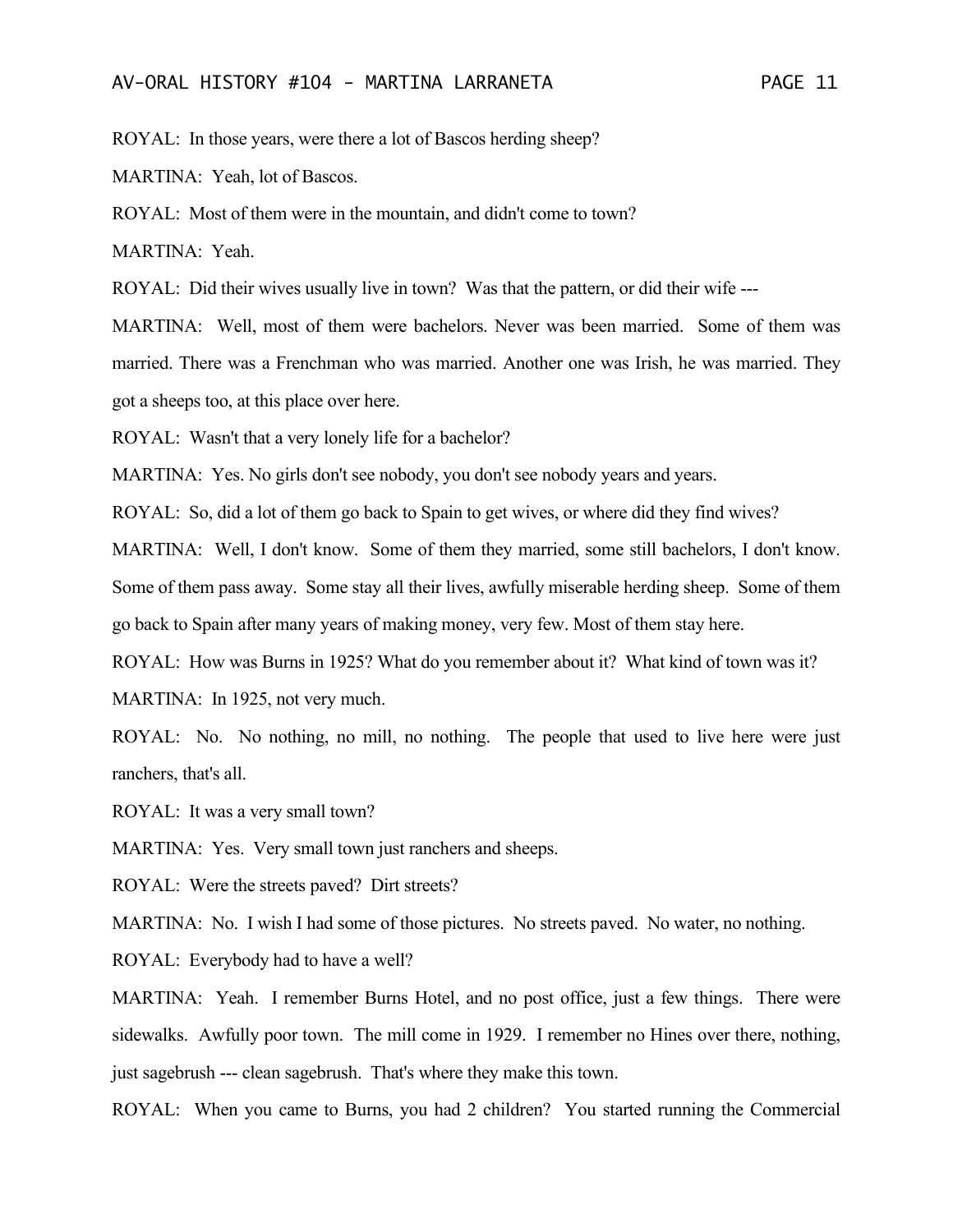Hotel?

MARTINA: Yes.

ROYAL: Did you buy the hotel?

MARTINA: No, we owned it, we built it.

ROYAL: Is that hotel still standing?

MARTINA: Yes, it is still there. I live over there 20 years.

ROYAL: You operated the hotel for 20 years?

MARTINA: Yeah.

ROYAL: And you had the hotel built?

MARTINA: Yeah. We built it.

ROYAL: How many rooms were there?

MARTINA: About 20 rooms.

ROYAL: Was that mostly a Basco hotel, or did other people come too?

MARTINA: Well, they're all kinds of people, Bascos and Americans.

ROYAL: Were these Bascos mainly sheepherders that would come to town that needed a place to stay?

MARTINA: Yeah.

ROYAL: Were there a lot of parties, or lot of occasions when you drank and danced?

MARTINA: Yeah, they like to have a good time.

ROYAL: You had a bar and a dance hall?

MARTINA: Yes.

ROYAL: Your daughter was saying that you were the first Basco to come to Burns. That was in 1925?

MARTINA: Yeah, 1925.

ROYAL: There were no other Bascos in Burns then?

MARTINA: No, well there a few bachelors herding sheep, but no married men or business.

ROYAL: So, when you opened the hotel, you got all the Basco business.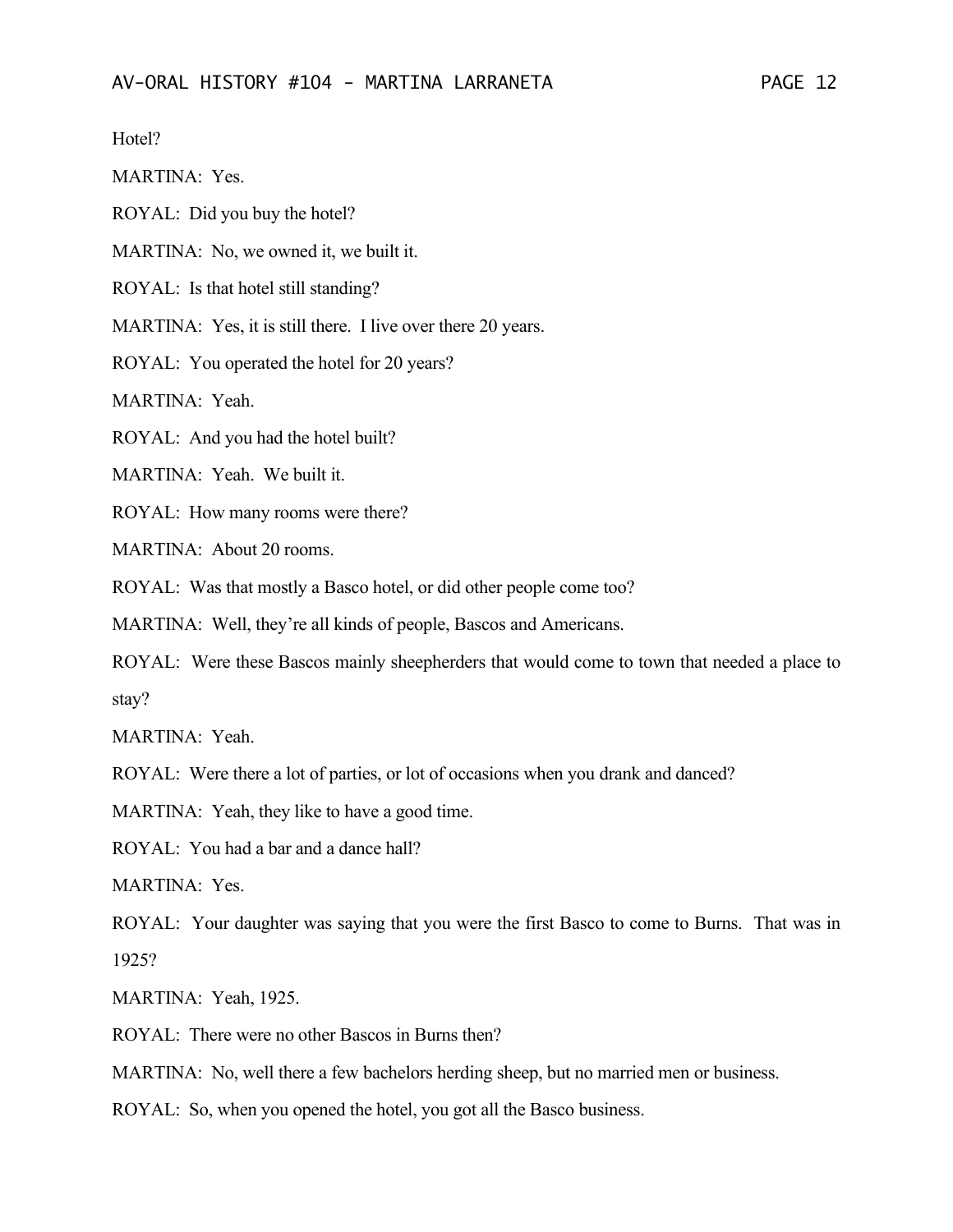MARTINA: No, not all. Very few come from up in the hills. They come only for a few days, and they don't come very often. Pretty soon, somebody else comes there, were more hotels, and the Bascos would go over there because they spoke Basque more than I do.

ROYAL: You mean another Basque hotel came?

MARTINA: Oh yeah, they come.

ROYAL: What was the name of it?

MARTINA: Well, at that time, it was the Star Hotel. But they don't give the boarders nothing, just the rooms. And I ran the Commercial for 20 years, and then pretty soon, we split up. We sold the hotel.

ROYAL: You and your husband separated?

MARTINA: Yeah.

ROYAL: How was life in those days? What do you remember from those 20 years running the hotel and about Burns?

MARTINA: You couldn't hardly do anything. It was pretty sad. In those years, there was the prohibition. They sell moonshine. When we ran the hotel, someone else came with hotel and try to make a few dollars selling the moonshine. It was awful bad, we couldn't make enough.

ROYAL: Everybody was selling moonshine, weren't they? That was very common?

MARTINA: Yeah.

ROYAL: Did you sell a little moonshine then?

MARTINA: Well, we tried, but not very much.

ROYAL: Did you make moonshine there?

MARTINA: No. Come from somebody else. They watch you like a hawk, see where you selling, where you do anything. We sell it. Prohibition was pretty hard. We sell it all right.

ROYAL: A lot of people sold it, didn't they? Prohibition wasn't very successful?

MARTINA: Yeah. So that's the way we lived.

ROYAL: Do you remember more Basque families then than now, or how is it, relatively speaking? Are there a lot of Basque families now in Burns compared to then?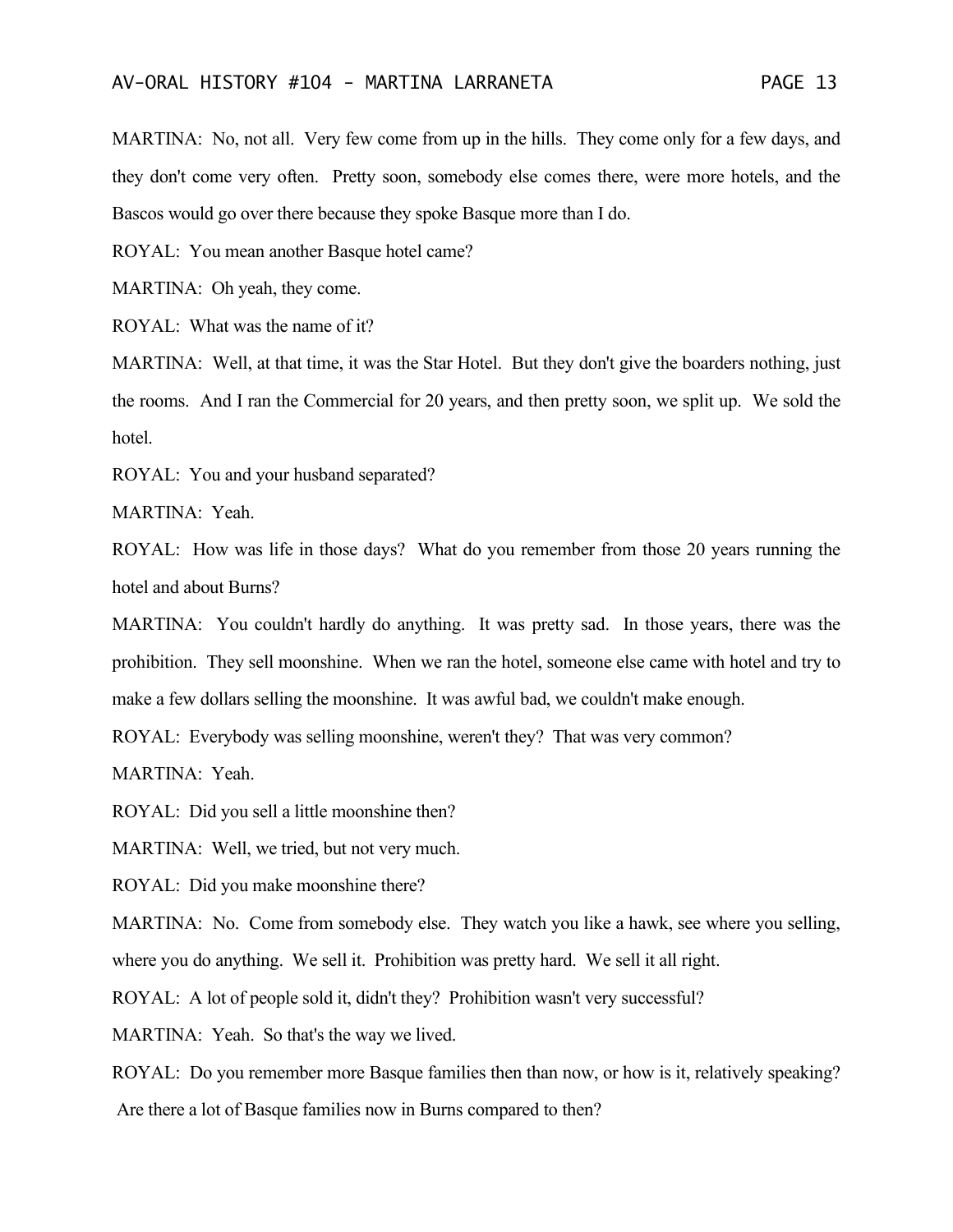MARTINA: Oh yeah, there are lots of them. Now there are a lot of Basque people here that work in the sawmill. No hotels now. Well, there are 2 hotels, Plaza and Star Hotel.

ROYAL: Weren't there four hotels, Star, Plaza, Commercial and ---

MARTINA: No, Commercial only is a hotel, but they don't give you no rooms, no nothing. They change hands now. American people owned it. A couple of years ago there was a couple, he was Basco, she no was. They ran it until last fall and then they sold it, and then another couple buy the Commercial. It's not a hotel anymore, no rooms.

ROYAL: In town now, which hotels are Basco hotels?

MARTINA: The Plaza, the Central, and the Star hotels.

ROYAL: Those three continue operating and they are mostly Basque?

MARTINA: Yes. This Plaza is the one that gives you something to eat or drink. But the other ones they don't do it. This Central Hotel, they just got rooms for rent. She is Basque. That's all there is now.

ROYAL: Where are the Basques that are coming into Burns now; are they still coming? Are new Basques coming in now, young ones?

MARTINA: Well, I don't know. Some of them come, but once they come, they work in the sawmill now. They don't go into the sheep like they used to because there are no sheeps anymore. Most work in the mill.

ROYAL: There are a few young Basques that are still coming to Burns from Spain, though?

MARTINA: Yeah, very few.

JENNIFER: You didn't teach your children Basque at all, or teach them the dances or keep up the culture?

MARTINA: No. I teach them Spanish, but they don't learn the dances. We used to dance the La Jota.

ROYAL: Whatever your children learned, you didn't directly teach them anymore than the Basques that you knew would have a party and they would learn how to dance?

MARTINA: Yes.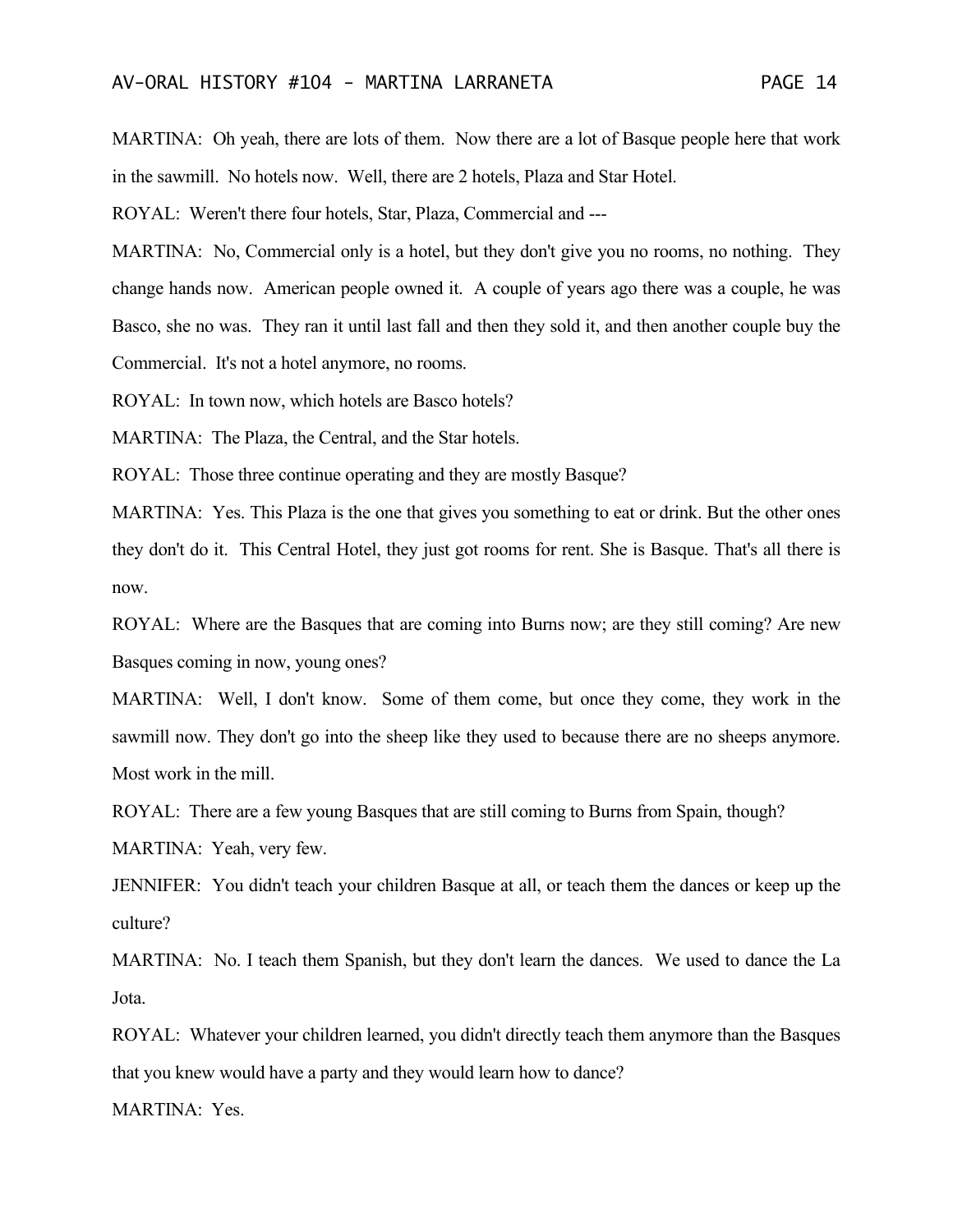ROYAL: You didn't try to teach them Basque?

MARTINA: No, no, no I don't try to teach Basque. I try to teach Spanish but no Basque. I talk Basque, but I try to teach Spanish. Like I say, my boy and the other daughter they talk Spanish.

JENNIFER: You are Catholic, aren't you?

MARTINA: Yeah.

JENNIFER: Did the Basques have their own church in Burns at all, or did they just go to the Catholic Church?

MARTINA: No, they just went to the Catholic Church. Basque and Americans.

JENNIFER: Did you ever go back to Spain? The only time was with your daughter in 1952?

MARTINA: No. Yes, that was first time.

JENNIFER: Didn't you get homesick for your parents and the homeland?

MARTINA: No, it was awfully poor life there. When I went over there, my father was there. My mother died when I was real young. My father and my one sister are the only relatives I have. I have nephews and nieces in Spain. That's all the relatives I have. I went over in 1952. She went, she knows how it is. Really small towns over there.

ROYAL: At that time, you wouldn't have wanted to return?

MARTINA: No. I tell you, when I was over here in Narrows, and my husband got sheeps I went to California. When I got those 2 little kids, and my boy was 20 months old, and the little girl was 3 months old, we started in Narrows. It was in the springtime, in March, and I wanted so badly to go to California to see my sister. I haven't seen her for a long time. And my sister she wanted to go to Spain with her husband and 2 kids. So, she wanted me to run their place when she went in 1923. So, I went over there, and I stayed with this fellow in the store in the Narrows. He say, "Oh, you go in nice weather, nice weather!" In those times the roads were so bad, so rough. "Okay, let's go." So my brother-in-law drive us. It started to storming and by god ---

#### SIDE B

ROYAL: So you left the Narrows in an old Model-A?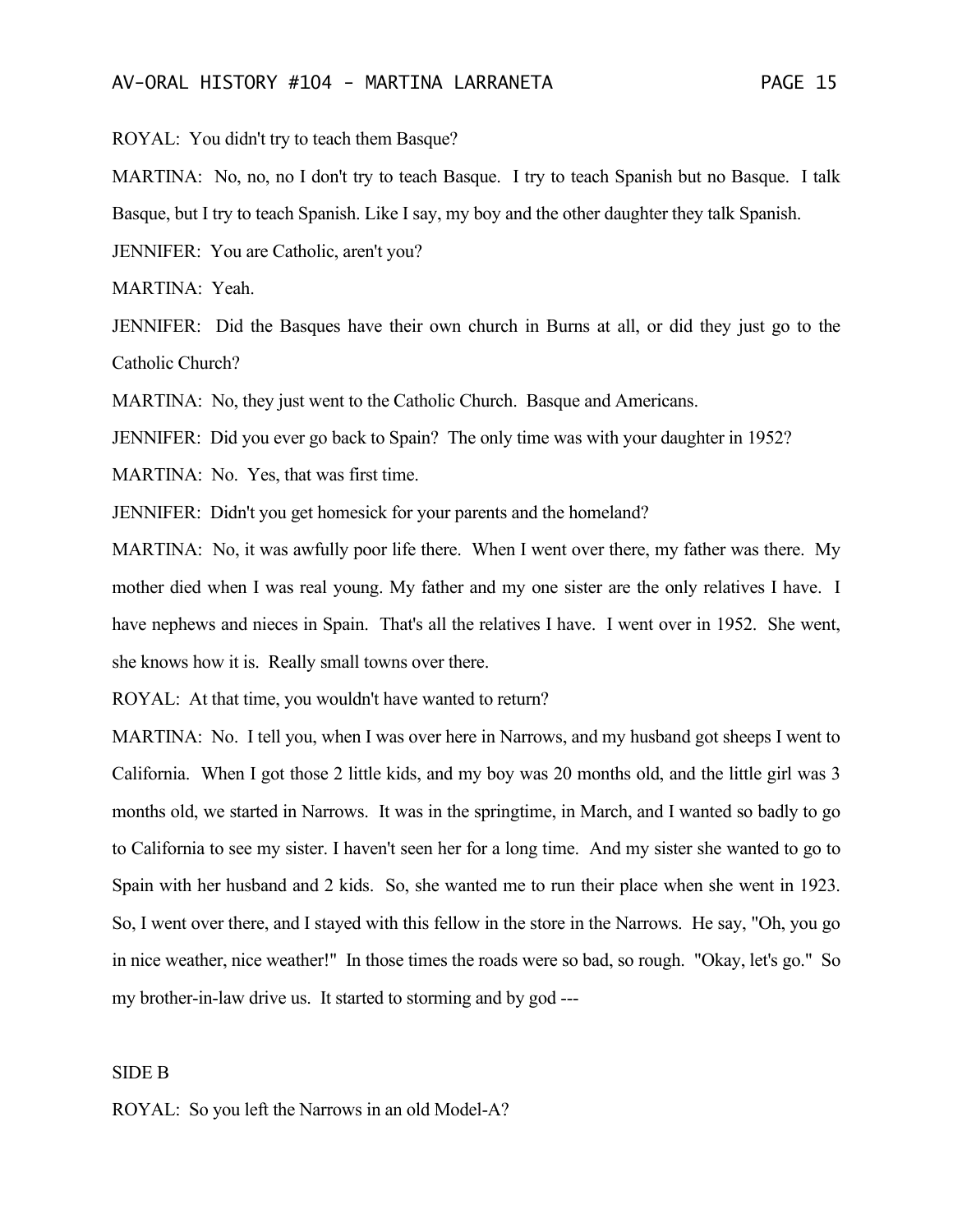### MARTINA: Yes.

ROYAL: The weather became very bad?

MARTINA: Yeah, pretty bad.

ROYAL: And then what happened?

MARTINA: Well, we stopped in a small town they called Plush. We stopped over there and stayed overnight. They told us we can't go to Lakeview because of foul weather. We don't know what to do. My brother-in-law was going to drive halfway so he went back in the car. We can make it with the car, no further. So, we stopped over there. They told us; you can't go with storms like this. The only thing that can go are the horses. What are we going to do? We don't come back; we were on those wagons, those four horses. Me and two little kids. We started in the morning. I don't know what time it was. Then we went to Lakeview. All day long, I thought we would never reach. We stayed there and we stayed in a hotel and took the train the next morning to San Francisco. The train from Lakeview to San Francisco. Then I went to see my sister and I stayed there for 3 months. She went to Spain. And I stayed for 3 months until August. I come back in August to Narrows. That was 1923.

ROYAL: Were you sorry to leave California, would you rather have lived there?

MARTINA: Yes. I was sorry; I never come back in the first place. We lived in Narrows until 1925. We come to Burns in 1925.

ROYAL: So, your other 3 children were born here?

MARTINA: Yes.

ROYAL: You became Mrs. Larraneta in 1952?

MARTINA: 1952, yes. 1952, we went to Spain and after we come back in the fall we marry.

ROYAL: And then what did you do after that, did you continue operating the hotel?

MARTINA: Oh no. Before I was married, I give up the hotel.

ROYAL: What year was that?

MARTINA: 1941 or '42.

ROYAL: Did you sell the hotel?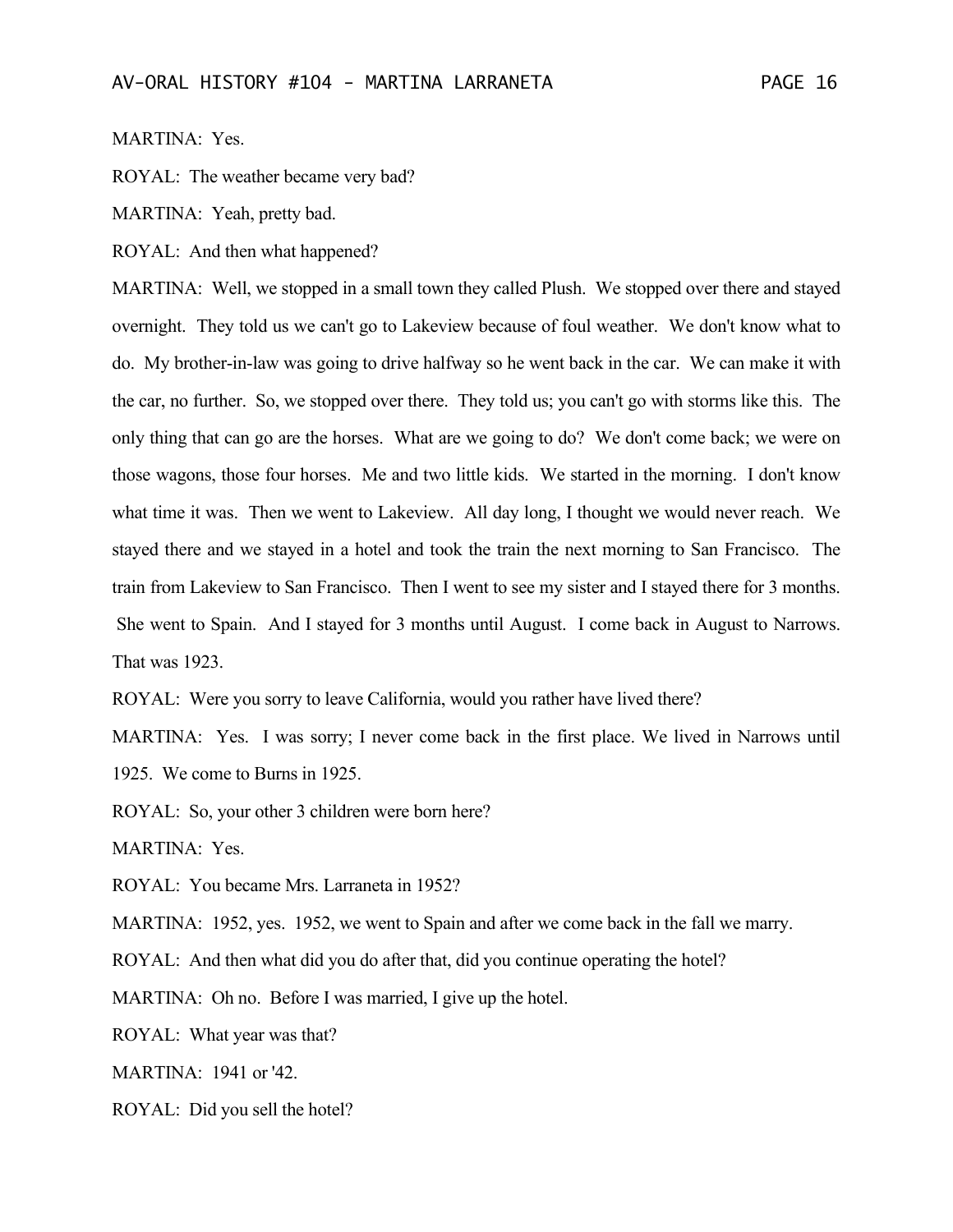MARTINA: No, I gave to him. I got divorced. Then I rented a small house over here, and we lived over here.

JENNIFER: What were your impressions when you went back in 1952?

MARTINA: I know what it was before she went, but she can pick it up to see if life was miserable.

ROYAL: Everyone was very poor?

DAUGHTER: Yes, our relatives were quite poor, compared to the way we lived. I was shocked to see the stone buildings that they lived in. The animals live in the bottom. They live in the upper quarters. Kind of smelly, and sanitary-wise, very poor.

ROYAL: Just had outhouses, no plumbing?

DAUGHTER: They didn't have that. You shared it with the animals downstairs. There wasn't any great disease or anything which kind of amazes me. And they were really hard workers. They get up early in the morning and work all day in the fields. But I never ate so well in my life, I don't think as I did there.

ROYAL: How old were you when you were there?

DAUGHTER: 22. Their foods were just fabulous. They seemed to have plenty to eat. What they grew, I guess. They had good food out there in those little villages. Some had running water, and if they had running water, it was a luxury. Some had ovens that were brick in the wall. Little things like that we take for granted. Its luxuries for them. I took our niece a radio, table radio for a wedding gift. They thought we gave her a pot of gold.

ROYAL: When did you come back then?

DAUGHTER: We were there 3 months, so we came back the same year.

JENNIFER: You were very happy to come back to the United Sates?

DAUGHTER: Yes, I was.

ROYAL: You stayed with the relatives there again?

DAUGHTER: Most --- yeah, in the village in Pamplona, we stayed in a boarding house.

JENNIFER: Mostly small towns?

DAUGHTER: Yes, that's where all of our relatives live.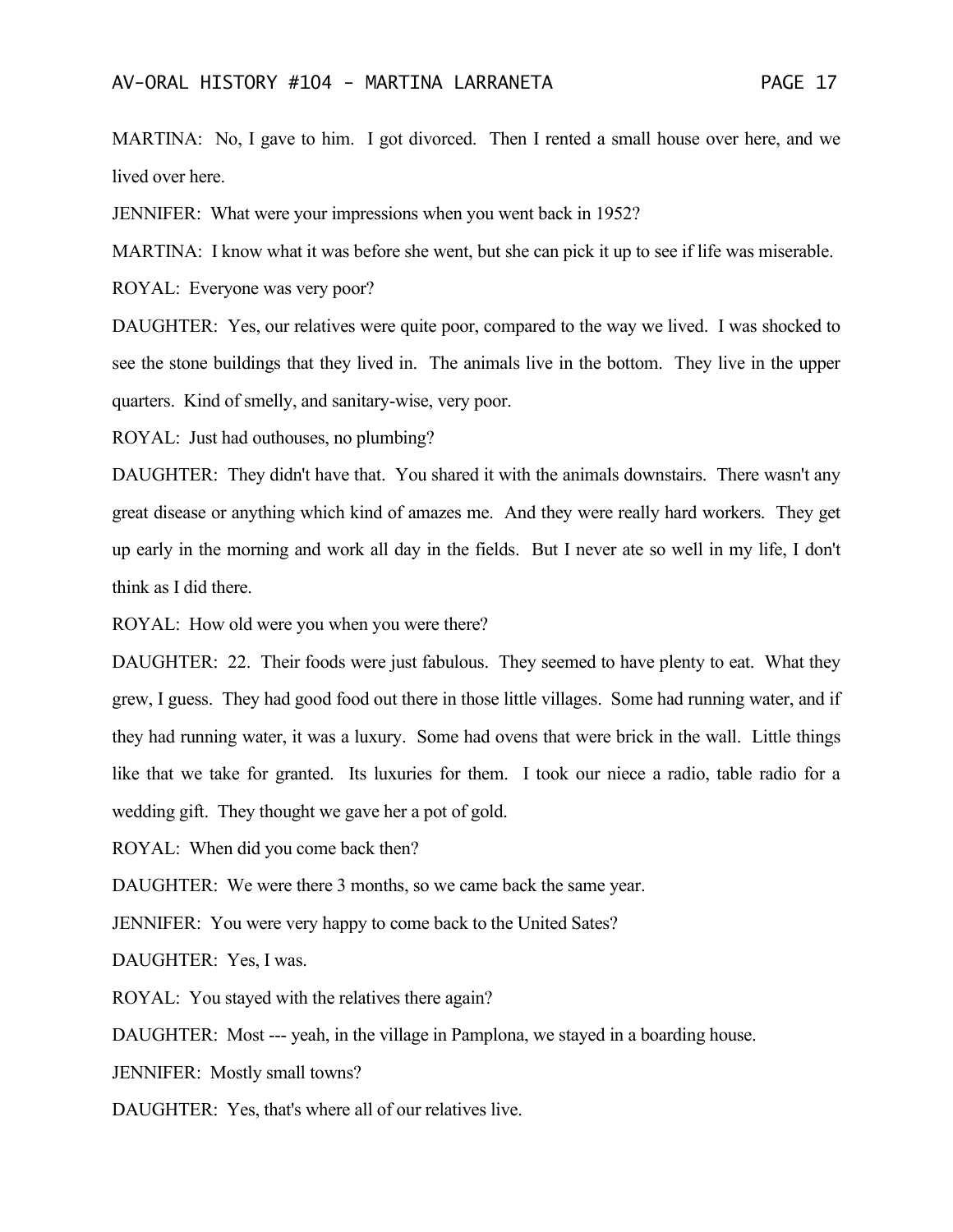ROYAL: Outside Pamplona?

DAUGHTER: Yeah, up in the hills.

JENNIFER: They were farmers and sheepherders?

DAUGHTER: Farmers, I guess. The country is beautiful. We took a lots of excursions to see sites. We went to San Sebastian, and we went to Bilbao. I have two cousins that are nuns.

JENNIFER: Have you been back there since then?

DAUGHTER: No, I'd like to go back, but I guess it's changed so much. Become so commercialized now.

ROYAL: Would you want your children to go there?

DAUGHTER: Oh sure, I would advise anybody to go there.

ROYAL: I mean as far as discovering their Basque roots --- oh you say your children are adopted?

DAUGHTER: Yeah, but still, I would want them to see it. They were brought up in the Basque environment.

ROYAL: How do you feel about the continuation of the Basques in Burns, or in America in general? Is that something that requires constant care to be sure that the Basque language is maintained, and the culture and the traditions? Or do you think the kids are now forgetting all that? MARTINA: Well, it looks like they forgot all about it, I think.

ROYAL: They don't seem to pay much attention to the old dances and things?

MARTINA: No, no. They change everything. Like those people they went last year. My nephew went last year to Spain. Mike's nephew and four kids. Mike's brother lives over there. Oh, they said they changed everything over there. Don't look like the same, more modern and the kids have good times all the time. They get everything they want, make more money, lots of people working in factories. Not like when I came, like I told you how miserable it was when I was living over there. Grow everything they eat all year round; you don't buy much over there.

ROYAL: Do you go to any kind of Basque functions here in Burns? Do you ever get together with other Basques to have parties, etc?

MARTINA: Yeah, we used to do it years and years ago. Lots of Basque parties.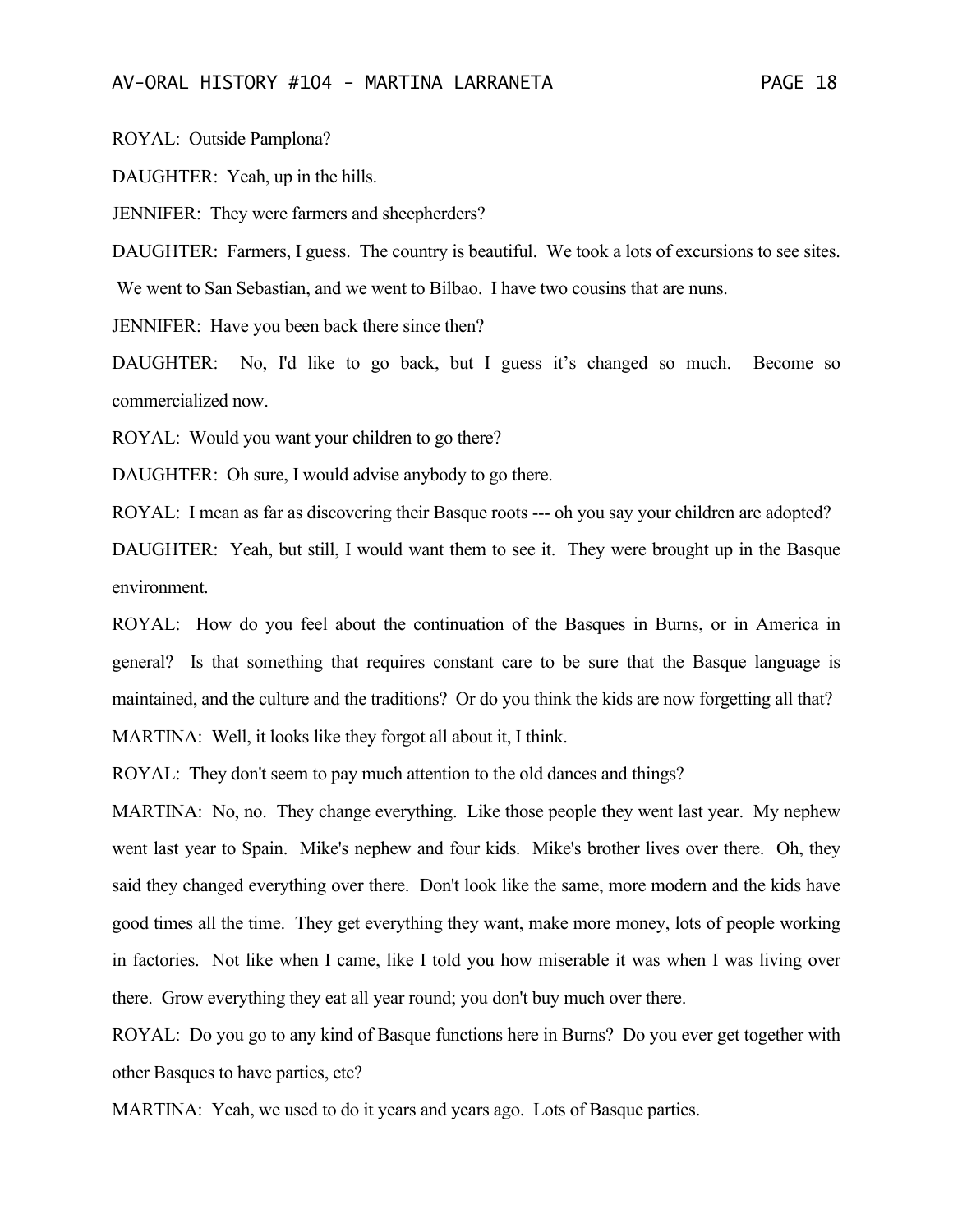ROYAL: What kind of parties would you have, on holidays?

MARTINA: On New Year's Eve. We used to have the best time. We went to Pine Room. We would get together and dances and drinks all night long. We have a good time.

JENNIFER: Why don't you do it anymore?

MARTINA: People are different now. The young people have a different idea. They don't like the things we used to do. But we still do it though. We want to have a picnic this Sunday over here. We have it once a year, Basque picnic. They told us they want to have a roast lamb. And every year they do that. Not all Bascos get along. We're going to have it this Sunday.

ROYAL: Is this just a Basque picnic then?

MARTINA: Well, it is supposed to be Basque, but a lots of Americans go too. As long as you pay so much.

ROYAL: Could we go? Or is it a private affair?

MARTINA: You have to let them know you are coming so that they can have enough food.

ROYAL: Who is organizing this picnic?

MARTINA: My nephew, Florencio Larraneta. I ask him how much it is going to cost, and he says almost like last year. They buy so much food. For men, \$9, for ladies, half price. They are going to have roast lamb, salad, and fruit, and lots of wine and lots of liquor.

ROYAL: Would that be a traditional Basque celebration?

MARTINA: Yeah. And they got music too. They dance Jota and everything last year, but this year they are not going to have any. I don't know what the matter with him, he just say he don't want to go. He play the accordion and the other fella play this tambourine and we have a good time dancing the Spanish Jota.

ROYAL: How many people were there last year?

MARTINA: About 50 or 60.

ROYAL: Do they do this every year?

MARTINA: Every year they have a picnic. And during the springtime, they have another dinner in the Pine Room. They cook in the Pine Room and play music from the outside. They play accordion.